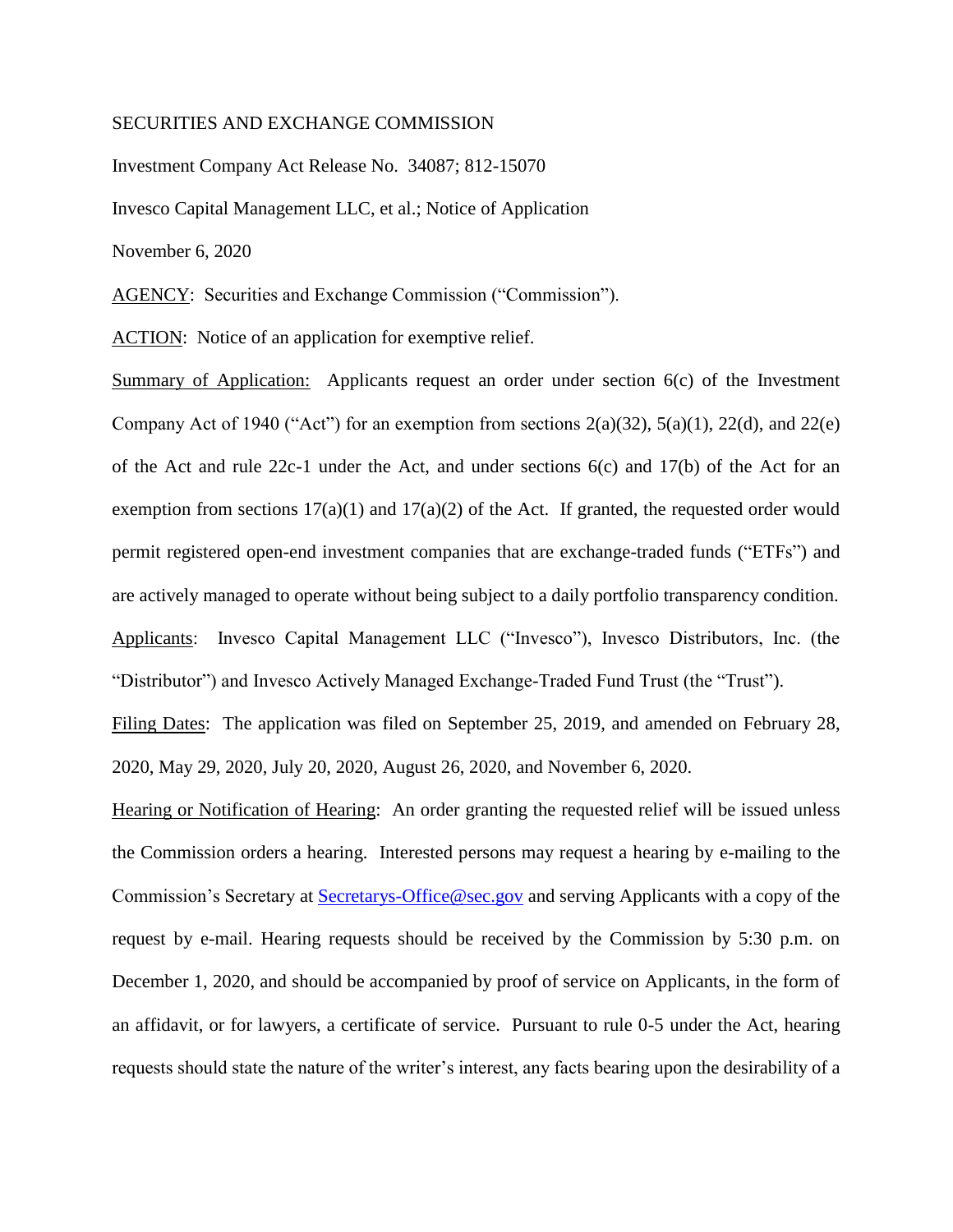hearing on the matter, the reason for the request, and the issues contested. Persons who wish to be notified of a hearing may request notification by e-mailing to the Commission's Secretary at Secretarys-Office@sec.gov.

ADDRESSES: Secretary, U.S. Securities and Exchange Commission, [Secretarys-](mailto:Secretarys-Office@sec.gov)[Office@sec.gov;](mailto:Secretarys-Office@sec.gov) Applicants: Anna Paglia, Esq., Invesco Capital Management LLC, [anna.paglia@invesco.com.](mailto:anna.paglia@invesco.com)

FOR FURTHER INFORMATION CONTACT: Kay M. Vobis, Senior Counsel, at (202) 551- 6728 or Trace W. Rakestraw, Branch Chief, at (202) 551-6825 (Division of Investment Management, Chief Counsel's Office).

SUPPLEMENTARY INFORMATION: The following is a summary of the application. The complete application may be obtained via the Commission's website by searching for the file number, or for an applicant using the Company name box, at <http://www.sec.gov/search/search.htm> or by calling (202) 551-8090.

## **I. Introduction**

1. Applicants seek to operate actively-managed ETFs that would not be required to disclose its portfolio holdings on a daily basis (each, a "Fund"). Since the Funds would not disclose their portfolio holdings on a daily basis they would not be able to operate in reliance on rule 6c-11 under the Act, which requires that ETFs disclose their portfolio holdings on a daily basis.<sup>1</sup> Accordingly, Applicants seek an order: under section 6(c) of the Act for an exemption from sections 2(a)(32), 5(a)(1), 22(d), and 22(e) of the Act and rule 22c-1 thereunder; and under sections  $6(c)$  and  $17(b)$  of the Act granting an exemption from sections  $17(a)(1)$  and  $17(a)(2)$  of

<span id="page-1-0"></span> $\overline{a}$ See rule 6c-11(c)(1)(i) (requiring an ETF to disclose prominently on its website, publicly available and free of charge, the portfolio holdings that will form the basis for each calculation of NAV per share). *See generally* Exchange Traded Funds, Investment Company Act Release No. 33646 (Sept. 25, 2019) ("ETF Rule Adopting Release").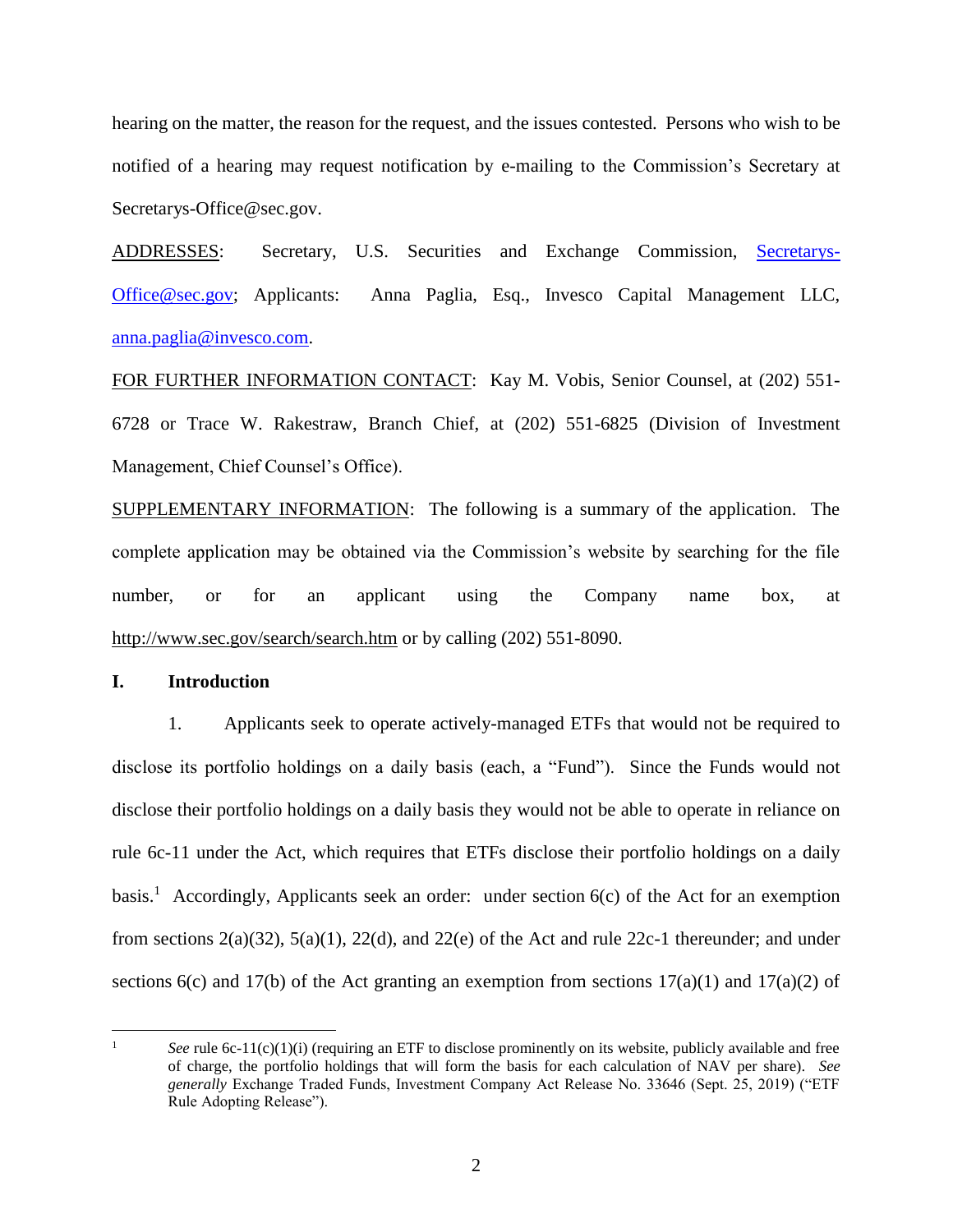the Act. The requested order would permit: (a) the Funds to issue shares ("Shares") redeemable in large aggregations only ("creation units"); (b) secondary market transactions in Shares to occur at negotiated market prices rather than at net asset value ("NAV"); (c) certain Funds to pay redemption proceeds, under certain circumstances, more than seven days after the tender of Shares for redemption; and (d) certain affiliated persons of a Fund to deposit securities into, and receive securities from, the Fund in connection with the purchase and redemption of creation units.

2. In 2019 the Commission began issuing orders granting relief to actively managed ETFs that, like the Funds, do not disclose their complete portfolio holdings on a daily basis.<sup>2</sup> In issuing this relief, the Commission recognized that an arbitrage mechanism alternative to full portfolio transparency can work in an efficient manner to maintain secondary market prices at or close to the NAV of an ETF.<sup>3</sup>

# **II. The Application**<sup>4</sup>

# <span id="page-2-0"></span>A. The Applicants

3. The Trust is organized as a statutory trust under the laws of the State of Delaware and is registered with the Commission as an open-end management investment company. Invesco is a Delaware limited liability corporation registered as an investment adviser under the Investment Advisers Act of 1940 ("Advisers Act"), and would serve as the investment adviser to the initial

 $\overline{2}$ <sup>2</sup> *See, e.g.*, T. Rowe Price Associates, Inc. and T. Rowe Price Equity Series, Investment Company Act Release Nos. 33685 (Nov. 14, 2019) (notice) ("T.Rowe Price Notice") and 33713 (Dec. 10, 2019) (order) ("T.Rowe Price Order"); Natixis ETF Trust II, *et al.*, Investment Company Act Release Nos. 33684 (Nov. 14, 2019) (notice) and 33711 (Dec. 10, 2019) (order); Fidelity Beach Street Trust, *et al.*, Investment Company Act Release Nos. 33683 (Nov. 14, 2019) (notice) and 33712 (Dec. 10, 2019) (order); Blue Tractor ETF Trust and Blue Tractor Group, LLC, Investment Company Act Release Nos. 33682 (Nov. 14, 2019) (notice) and 33710 (Dec. 10, 2019) (order). *See also* Precidian ETFs Trust, *et al.*, Investment Company Act Release No. 33440 (Apr. 8, 2019) and 33477 (May 20, 2019) (order).

<sup>3</sup> *See, e.g.*, T.Rowe Price Notice, *supra* not[e 2,](#page-2-0) at n.32 and accompanying discussion.

<sup>&</sup>lt;sup>4</sup> Capitalized terms not otherwise defined herein shall have the same meaning as in the application.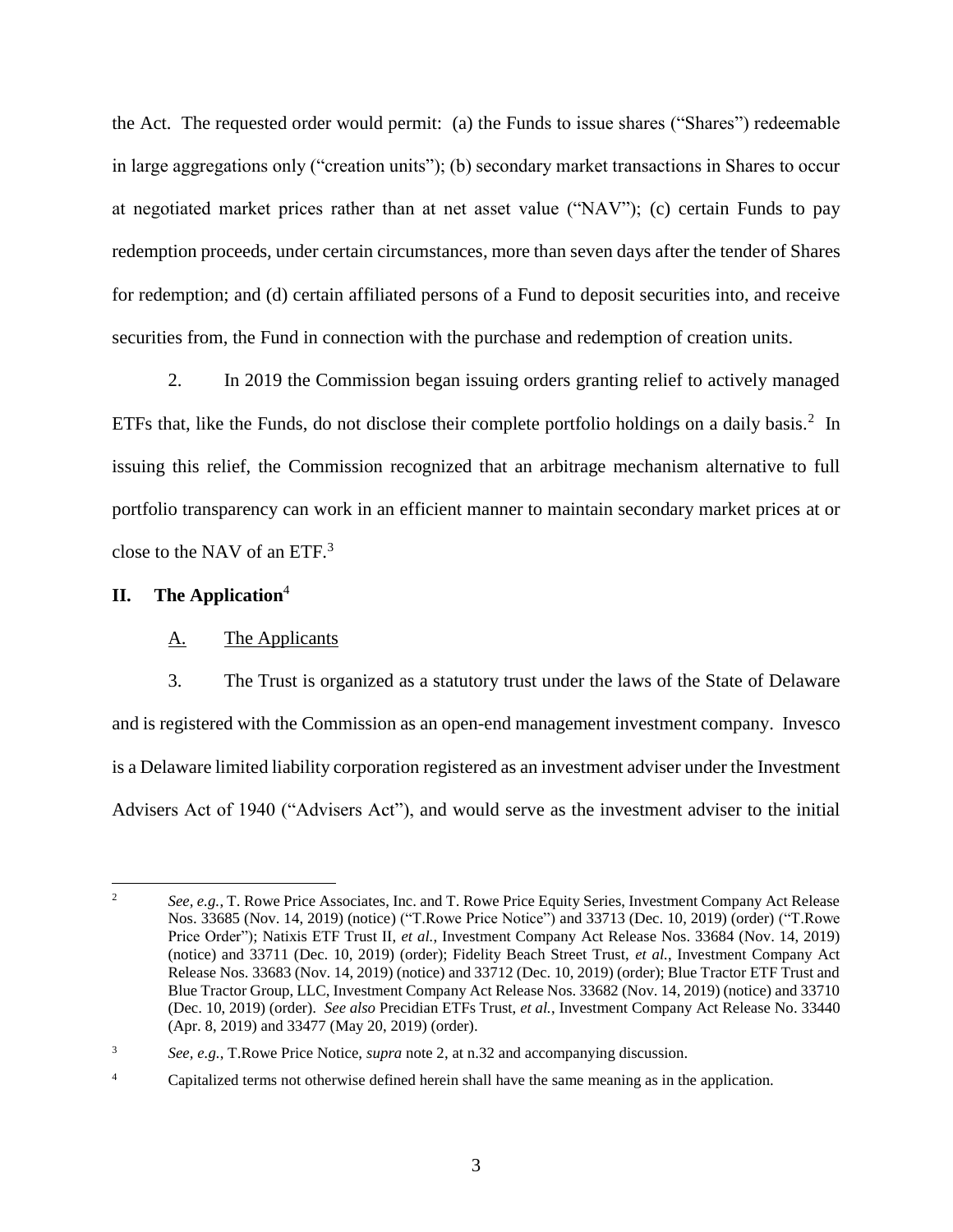Fund. The Distributor, a Delaware corporation, is a registered broker-dealer under the Securities Exchange Act of 1934, as amended ("Exchange Act"), and will act as distributor and principal underwriter of the Funds.

## B. The Funds

4. Applicants seek exemptive relief under section 6(c) to operate actively-managed Funds that would not disclose their portfolio holdings on a daily basis.<sup>5</sup> Applicants maintain that operating the Funds as fully-transparent actively-managed ETFs would make the Funds susceptible to "front running" and "free riding" by other investors and/or managers, which can harm the Funds and their shareholders. Applicants believe that the Funds would allow investors to access active investment strategies while also taking advantage of the traditional benefits of ETFs (*e.g.*, lower fund costs, tax efficiencies and intraday liquidity).

a. *Substitute Basket.* Each day a Fund would publish a basket of securities and cash that, while different from the Fund's portfolio, is designed to closely track its daily performance (the "Substitute Basket").<sup>6</sup> In addition, every day the Fund would disclose the percentage weight overlap between the holdings of the prior Business Day's Substitute Basket compared to the holdings of the Fund that formed the basis for the Fund's calculation of NAV at

 $\overline{5}$ <sup>5</sup> Applicants request that the order apply to the series of the Trust identified and described in the application as well as to additional series of the Trust and any other open-end management investment company or series thereof that seek to rely on the relief requested in the application, each of which will operate as an activelymanaged ETF. Any Fund will: (a) be advised by Invesco or an investment adviser controlling, controlled by, or under common control with Invesco (each such entity and any successor thereto collectively referred to as the "Adviser") and (b) comply with the terms and conditions of the application. The Adviser may retain one or more subadvisers (each a "Subadviser") for the Funds. Any Subadviser will be registered under the Advisers Act. For purposes of the requested order, the term "successor" is limited to an entity that results from a reorganization into another jurisdiction or a change in the type of business organization.

<sup>6</sup> The Funds would, at a minimum, provide the quarterly portfolio disclosures required for mutual funds. *See* rule 30b1-9 under the Act and Form N-PORT.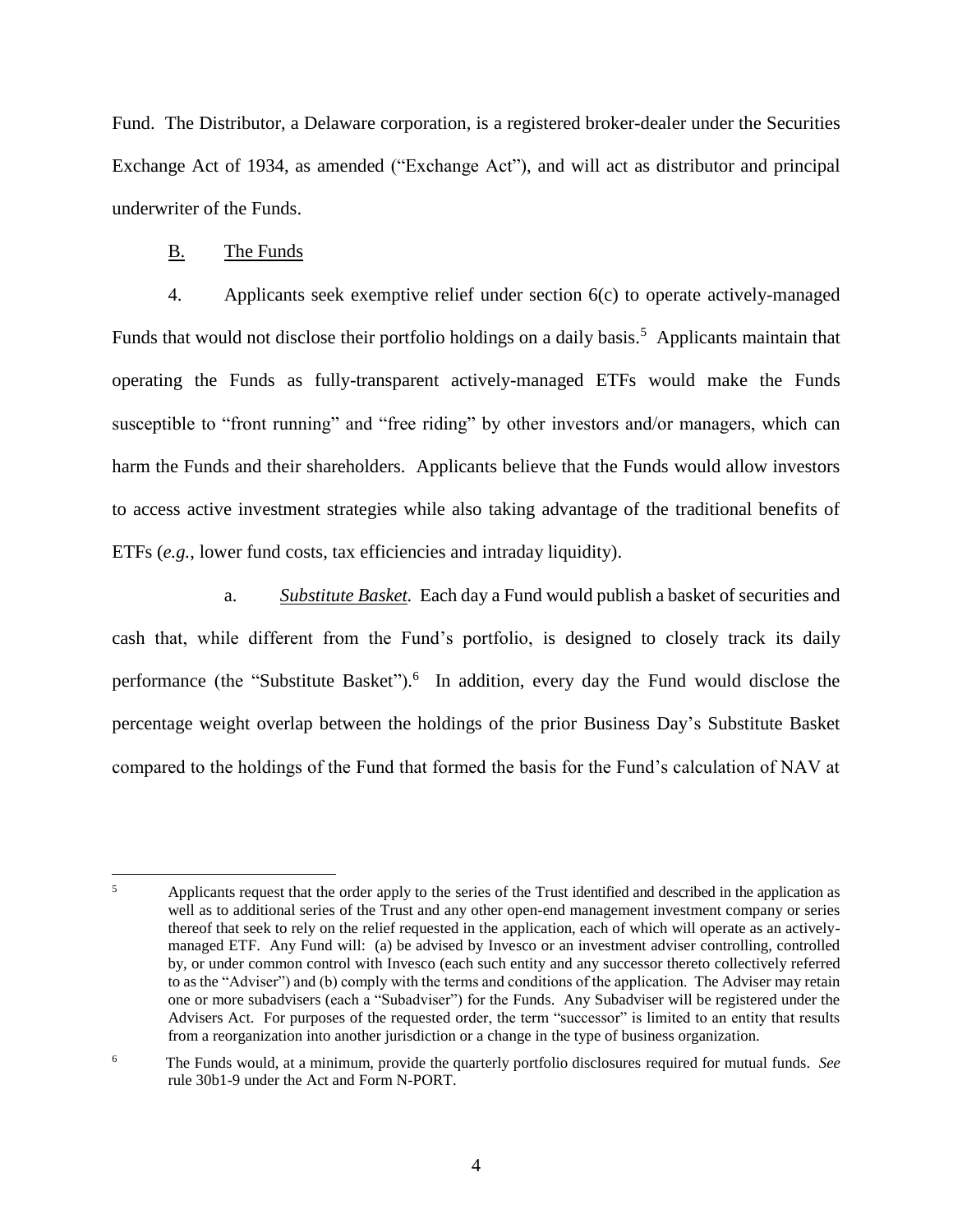the end of the prior Business Day (the "Basket Overlap").<sup>7</sup> Such number would help market participants evaluate the risk that the performance of the Substitute Basket may deviate from the performance of the portfolio holdings of a Fund.

Applicants state that the Substitute Basket would serve as a pricing and hedging tool for market participants to identify and take advantage of arbitrage opportunities. Because the Substitute Basket would be designed to closely track the daily performance of the Fund's holdings, the Substitute Basket would serve to estimate the value of those holdings. For the same reason, trading the Substitute Basket would allow market participants to get exposure to the performance of the Fund's holdings, so that a Fund's Substitute Basket could serve to hedge a position in the Fund's Shares. Further, the Substitute Basket would generally serve as the creation/redemption basket when Authorized Participants exchange creation units with the Fund.<sup>8</sup> Also in order to facilitate arbitrage, each Fund's portfolio and Substitute Basket will only include certain securities that trade on an exchange contemporaneously with the Fund's Shares. $9$  Because the securities

 $\overline{7}$ <sup>7</sup> Applicants state that each Fund may strike and publish its NAV additional times during each Business Day at intervals determined by the Adviser in order to further reduce market participants' risk and to provide intraday price certainty. For example, the Fund may strike a NAV once during normal trading at 12:00 p.m. Eastern Time ("Intra-Day NAV") and again at the close of trading at 4:00 p.m. Eastern Time ("End of Day NAV").

<sup>&</sup>lt;sup>8</sup> Large broker-dealers that have contractual arrangements with an ETF (each, an "Authorized Participant") purchase and redeem ETF shares directly from the ETF, but only in blocks called "creation units." After purchasing a creation unit, the Authorized Participant may sell the component ETF shares in secondary market transactions. The redemption process is the reverse of the purchase process.

<sup>9</sup> Each Fund may invest only in ETFs, Exchange-traded notes, Exchange-traded common stocks, common stocks listed on a foreign exchange that trade on such exchange synchronously with the Shares, Exchangetraded preferred stocks, Exchange-traded American depositary receipts, Exchange-traded real estate investment trusts, Exchange-traded commodity pools, Exchange-traded metals trusts, Exchange-traded currency trusts, and exchange-traded futures that trade contemporaneously with the Shares, as well as cash and cash equivalents. For purposes of the application, exchange-traded futures are U.S. listed futures contracts where the futures contract's reference asset is an asset that the Fund could invest in directly, or in the case of an index future, is based on an index of a type of asset that the Fund could invest in directly. All futures contracts that a Fund may invest in will be traded on a U.S. futures exchange. For these purposes, an "Exchange" is a national securities exchange as defined in section  $2(a)(26)$  of the Act. No Fund will invest in a "penny stock" as defined in Exchange Act Rule 3a51-1, borrow for investment purposes, hold short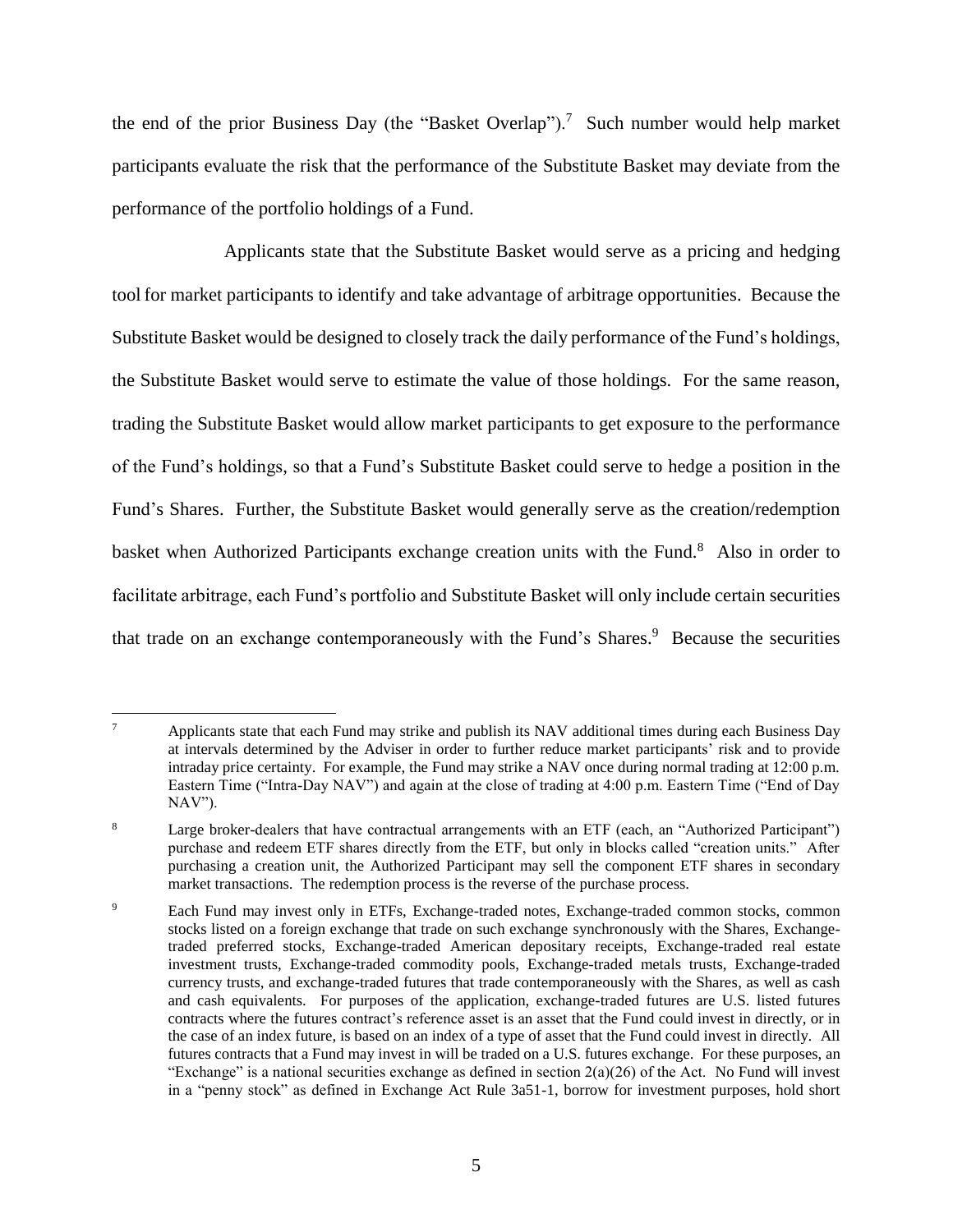would be exchange traded, market participants would be able to accurately price and readily trade the securities in the Substitute Basket for purposes of assessing the intraday value of the Fund's portfolio holdings and to hedge their positions in the Fund's shares.

b. *Arbitrage Transactions in the Funds.* Applicants state that, given the correlation between a Fund's Substitute Basket and its portfolio holdings, the Substitute Basket would serve as a pricing signal to identify arbitrage opportunities when its value and the secondary market price of the Shares diverge. If Shares began trading at a discount to the Substitute Basket, an Authorized Participant could purchase the Shares in secondary market transactions and, after accumulating enough Shares to comprise a creation unit, redeem them from the Fund in exchange for a redemption basket reflecting the NAV per share of the Fund's portfolio holdings.<sup>10</sup> The purchases of Shares would reduce the supply of Shares in the market, and thus tend to drive up the Shares' market price closer to the Fund's  $NAV<sup>11</sup>$  Alternatively, if Shares are trading at a premium, the transactions in the arbitrage process are reversed. Applicants further state that, like with traditional ETFs, market participants also can engage in arbitrage without using the creation or redemption processes. For example, if a Fund is trading at a premium to the Substitute Basket, the market participant may sell Shares short and take a long position in the Substitute Basket securities, wait for the trading prices to move toward parity, and then close out the positions in both the Shares and the securities, to realize a profit from the relative movement of their trading prices. Similarly,

 $\overline{a}$ 

positions, or purchase any security that is illiquid at the time of purchase. The Substitute Basket will be subject to the same limitations.

<sup>&</sup>lt;sup>10</sup> In addition to purchasing Shares, Applicants assert an Authorized Participant also would likely hedge its intraday risk by shorting the securities in the Substitute Basket (the same as in the redemption basket) in an amount corresponding to its long position in Shares. After the Authorized Participant returns a creation unit to the Fund in exchange for a redemption basket, the Authorized Participant can use the basket securities to cover its short positions.

<sup>&</sup>lt;sup>11</sup> Applicants assert the purchase of the Shares in the secondary market, combined with the sale of the redemption basket securities, may also drive the market price of Shares and the value of the Fund's portfolio holdings closer together.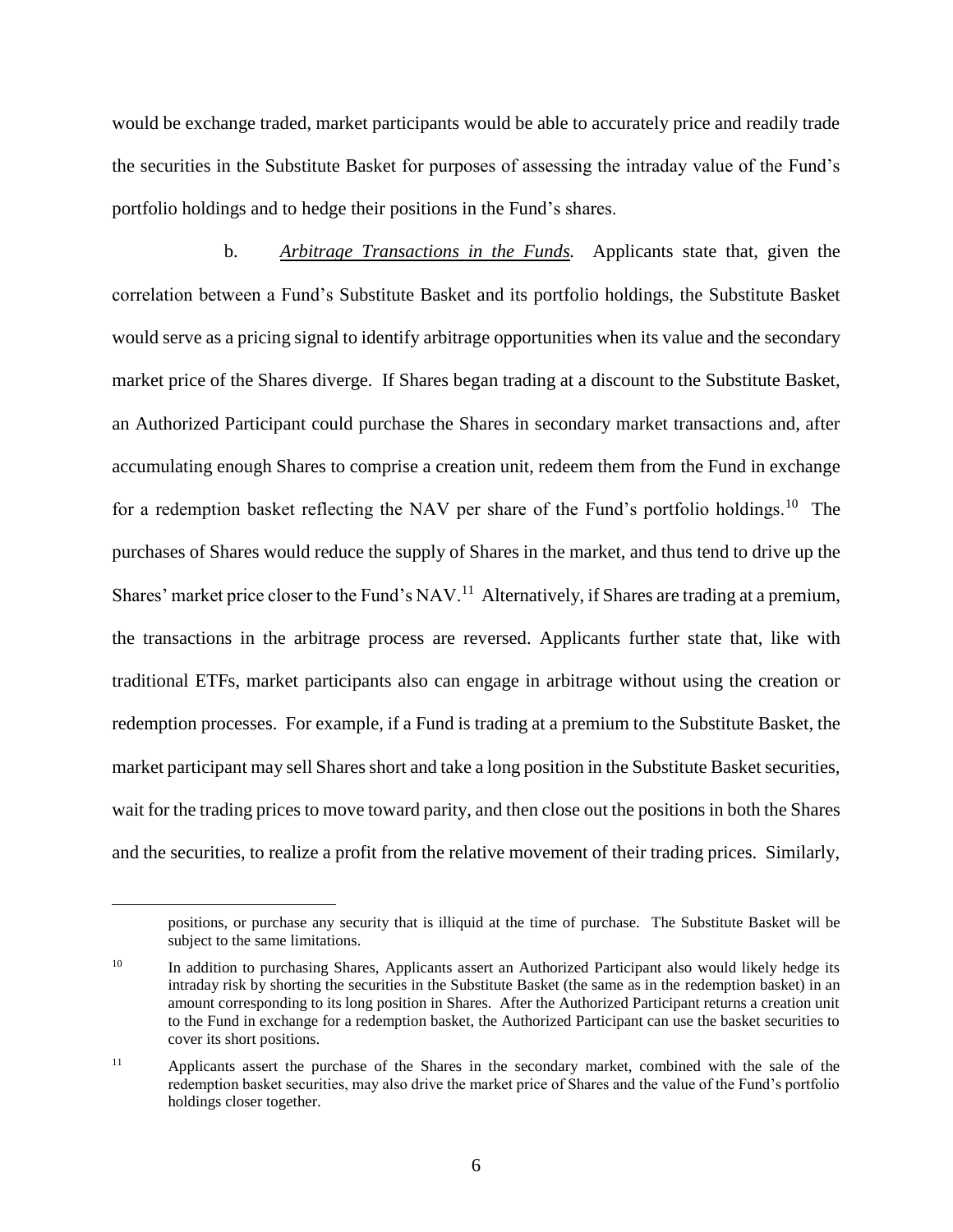a market participant could buy Shares and take a short position in the Substitute Basket securities in an attempt to profit when Shares are trading at a discount to the Substitute Basket.

c. *Protective Conditions.* First, the Funds will provide certain public disclosures to explain to investors how they differ from traditional ETFs and inform investors that the Funds' bid-ask spreads and premiums/discounts may be larger than those for traditional ETFs due to the lack of transparency, thus making trading in the Funds' Shares more expensive. The Funds will also disclose that market participants may attempt to reverse engineer a Fund's trading strategy, which, if successful, could increase opportunities for trading practices that may disadvantage the Fund and its shareholders. Each Fund will include a legend (the "Legend") in a prominent location on the outside cover page of its prospectus, as well as on its website and any marketing materials, that will highlight for investors the differences between the Funds and fully transparent actively managed ETFs and the above costs and risk. Unless otherwise requested by the staff of the Commission, the Legend will read as follows:

# **This ETF is different from traditional ETFs.**

Traditional ETFs tell the public what assets they hold each day. This ETF will not. This may **create additional risks** for your investment. For example:

- You may have to pay more money to trade the ETF's shares. This ETF will provide less information to traders, who tend to charge more for trades when they have less information.
- The price you pay to buy ETF shares on an exchange may not match the value of the ETF's portfolio. The same is true when you sell shares. These price differences may be greater for this ETF compared to other ETFs because it provides less information to traders.
- These additional risks may be even greater in bad or uncertain market conditions.
- The ETF will publish on its website each day a "Substitute Basket" designed to help trading in shares of the ETF. While the Substitute Basket includes some of the ETF's holdings, it is not the ETF's actual portfolio.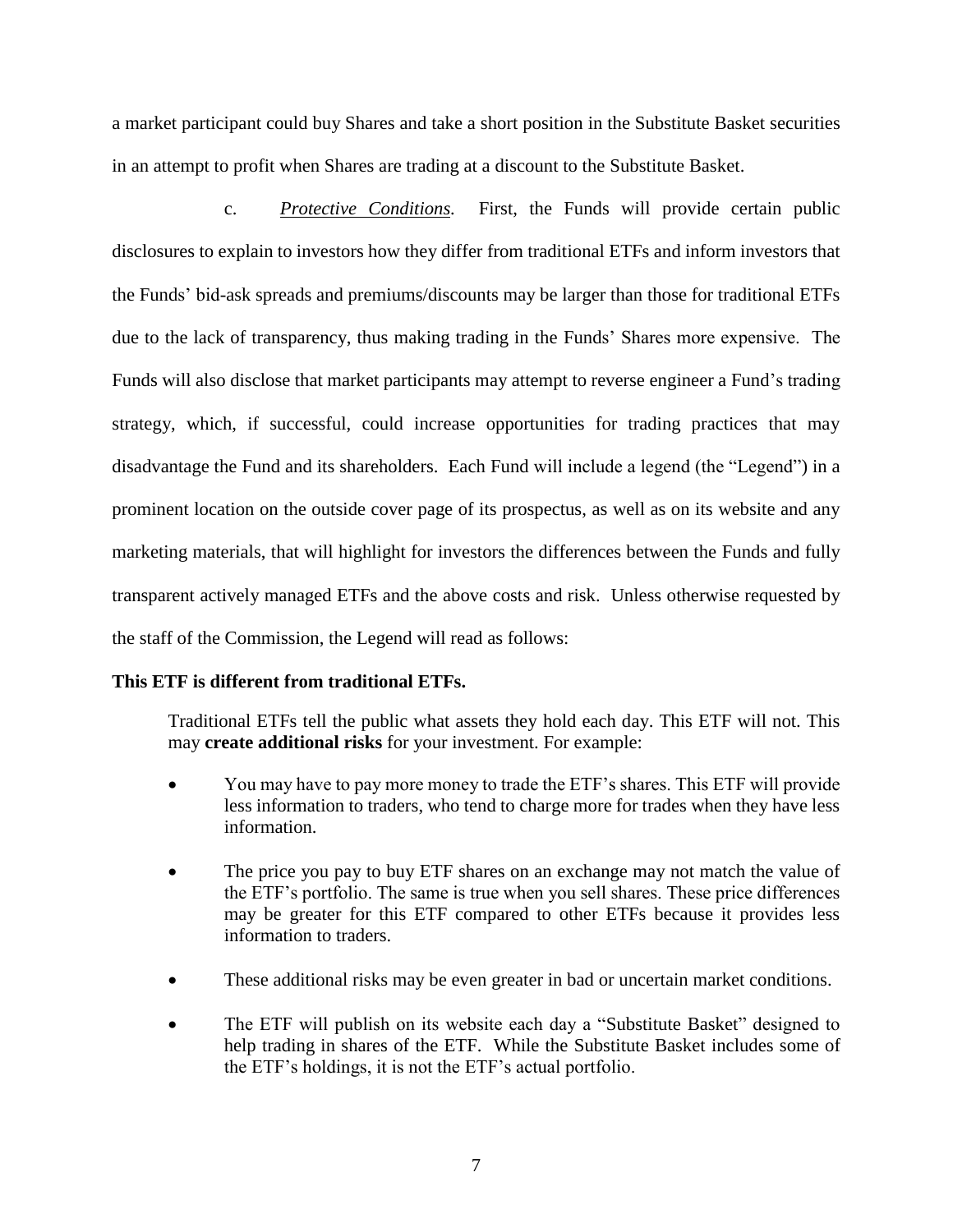The differences between this ETF and other ETFs may also have advantages. By keeping certain information about the ETF secret, this ETF may face less risk that other traders can predict or copy its investment strategy. This may improve the ETF's performance. If other traders are able to copy or predict the ETF's investment strategy, however, this may hurt the ETF's performance.

For additional information regarding the unique attributes and risks of the ETF, see section [ ] below.

5. Second, Applicants will comply with the requirements of Regulation Fair Disclosure ("Reg. FD") as if it applied to them, thus prohibiting the Fund's selective disclosure of any material nonpublic information.<sup>12</sup> Applicants note that because the Funds will not publicly disclose their portfolio holdings daily, the selective disclosure of material nonpublic information, including information other than portfolio information, would be more likely to provide an unfair advantage to the recipient than in the context of other ETFs.

6. Third, the Funds and their Adviser will take remedial actions as necessary if the Funds do not function as anticipated. For at least the first three years after launch, a Fund will establish certain thresholds for its level of Tracking Error,<sup>13</sup> premiums/discounts, and spreads, so that, upon the Fund's crossing a threshold, the Adviser will promptly call a meeting of the Fund's board of directors, and will present the board with recommendations for appropriate remedial measures.<sup>14</sup> The board would then consider the continuing viability of the Fund, whether

 $\overline{a}$ <sup>12</sup> *See* 17 CFR 243. ETFs are not otherwise subject to Reg. FD. Reg. FD's Rule 100(b)(2)(iii) exempts from Reg. FD certain communications made in connection with a securities offering registered under the Securities Act. Applicants would not rely on this exemption; as the Funds will be continuously offered, this exemption would likely make the condition requiring Applicants to comply with Reg. FD meaningless.

<sup>&</sup>lt;sup>13</sup> "Tracking Error" is the standard deviation over the past three months of the daily proxy spread (i.e., the difference, in percentage terms, between the Substitute Basket's per share NAV and that of the Fund at the end of the trading day).

<sup>&</sup>lt;sup>14</sup> For at least the first three years after launch of a Fund, its board would promptly meet (1) if the Tracking Error exceeds 1%; or (2) if, for 30 or more days in any quarter or 15 days in a row (a) the absolute difference between either the market closing price or Bid/Ask Price, on one hand, and End of Day NAV, on the other, exceeds no more than 2%, or (b) the bid/ask spread exceeds no more than 2%. A Fund may adopt additional or lower (*i.e.,* less than the 1% and 2% upper limits) thresholds to the extent deemed appropriate and approved by the Fund's board. The Board will also consider information provided by the Adviser reflecting how the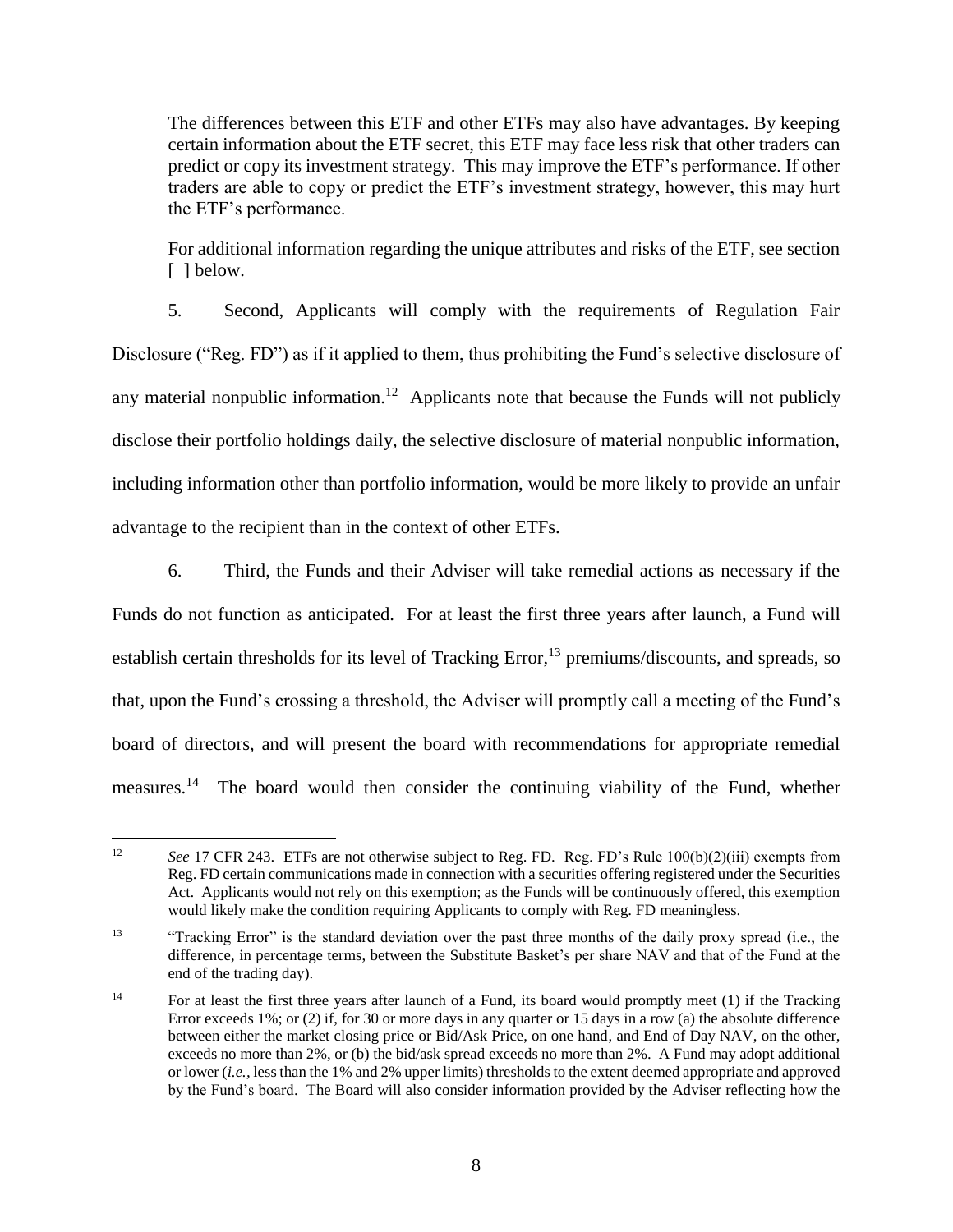shareholders are being harmed, and what, if any, action would be appropriate.<sup>15</sup> In addition, Applicants have agreed to provide to Commission staff on a periodic basis certain metrics and other such information as the staff may request in order to facilitate the staff's ongoing monitoring of the Funds.<sup>16</sup>

# **III. Requested Exemptive Relief**

7. Applicants request an order under section 6(c) of the Act for an exemption from sections  $2(a)(32)$ ,  $5(a)(1)$ ,  $22(d)$ , and  $22(e)$  of the Act and rule  $22c-1$  under the Act, and under sections 6(c) and 17(b) of the Act for an exemption from sections  $17(a)(1)$  and  $17(a)(2)$  of the Act. $17$ 

8. Section 6(c) of the Act provides that the Commission may exempt any person, security or transaction, or any class of persons, securities or transactions, from any provisions of the Act, if and to the extent that such exemption is necessary or appropriate in the public interest and consistent with the protection of investors and the purposes fairly intended by the policy and provisions of the Act. Section 17(b) of the Act authorizes the Commission to exempt a proposed transaction from section 17(a) of the Act if evidence establishes that the terms of the transaction,

 $\overline{a}$ 

Fund's Intra-Day NAV compares to the Bid/Ask Price of Shares at the time as of which the Intra-Day NAV is calculated, and will evaluate such information in the context of its oversight of the Fund.

<sup>&</sup>lt;sup>15</sup> For at least three years after launch of each Fund, the board will also undertake these considerations on an annual basis, regardless of whether the Fund's preset thresholds have been crossed. Potential actions may include, but are not limited to, changing lead market makers, listing the Fund on a different Exchange, changing the size of creation units, changing the construction of the Substitute Basket, changing the Fund's investment objective or strategy, and liquidating the Fund.

<sup>16</sup> *See* condition 7.

<sup>&</sup>lt;sup>17</sup> Applicants request that the terms and conditions of the requested order apply to other registered open-end management investment companies or series thereof not advised by the Adviser ("Authorized Funds"). Applicants anticipate that the Adviser or an affiliate thereof may in the future enter into agreements concerning Applicant's intellectual property rights in the Funds with the registered investment advisers advising the Authorized Funds (together with the Authorized Funds, "Future Applicants"). Applicants further expect that Future Applicants would apply for a separate exemptive order that incorporates by reference all the terms and conditions of the requested order and any amendments thereto.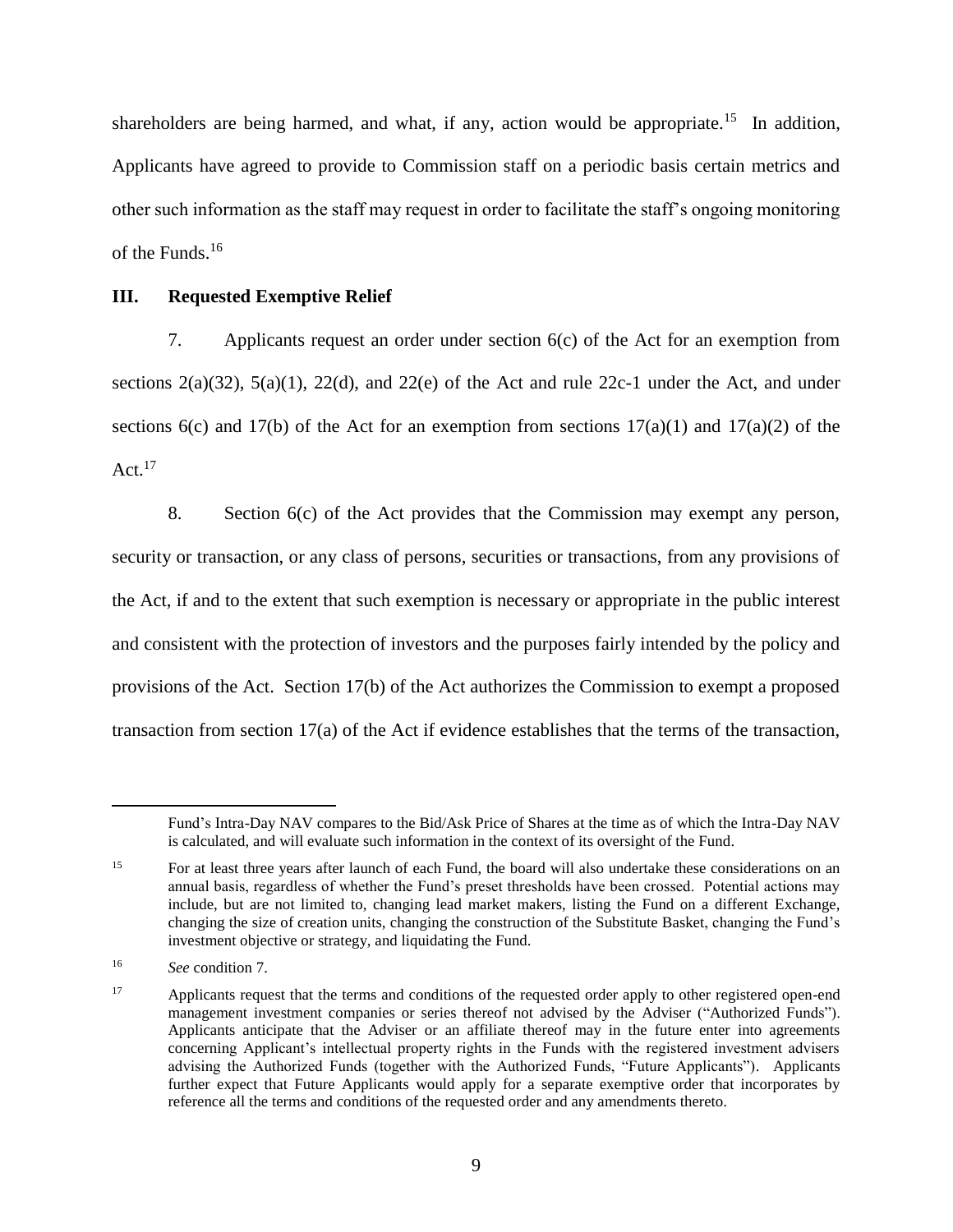including the consideration to be paid or received, are reasonable and fair and do not involve overreaching on the part of any person concerned, and the proposed transaction is consistent with the policies of the registered investment company and the general purposes of the Act.

#### A. Overview of Requested Relief

9. *Sections 5(a)(1) and 2(a)(32) of the Act.* Because the Shares will not be individually redeemable, Applicants request an exemption from section  $5(a)(1)$  and section  $2(a)(32)$  of the Act that would permit the Funds to register as open-end management investment companies and issue Shares that are redeemable in creation units only.

10. *Sections 17(a)(1) and (2) of the Act.* Applicants request an exemption from sections  $17(a)(1)$  and  $17(a)(2)$  of the Act to permit persons that are affiliated persons, or second-tier affiliates, of the Funds, solely by virtue of certain ownership interests, to effectuate purchases and redemptions in-kind. The deposit procedures for in-kind purchases of creation units and the redemption procedures for in-kind redemptions of creation units will be the same for all purchases and redemptions and basket securities will be valued in the same manner as those portfolio securities currently held by the Funds.

11. *Section 22(d) of the Act and rule 22c-1 thereunder*. Section 22(d) of the Act, among other things, prohibits a dealer from selling a redeemable security that is currently being offered to the public by or through a principal underwriter other than at a current public offering price described in the fund's prospectus. Rule 22c-1 under the Act requires open-end funds, their principal underwriters, and dealers in fund shares (and certain others) to sell and redeem fund shares at a price based on the current NAV next computed after receipt of an order to buy or redeem.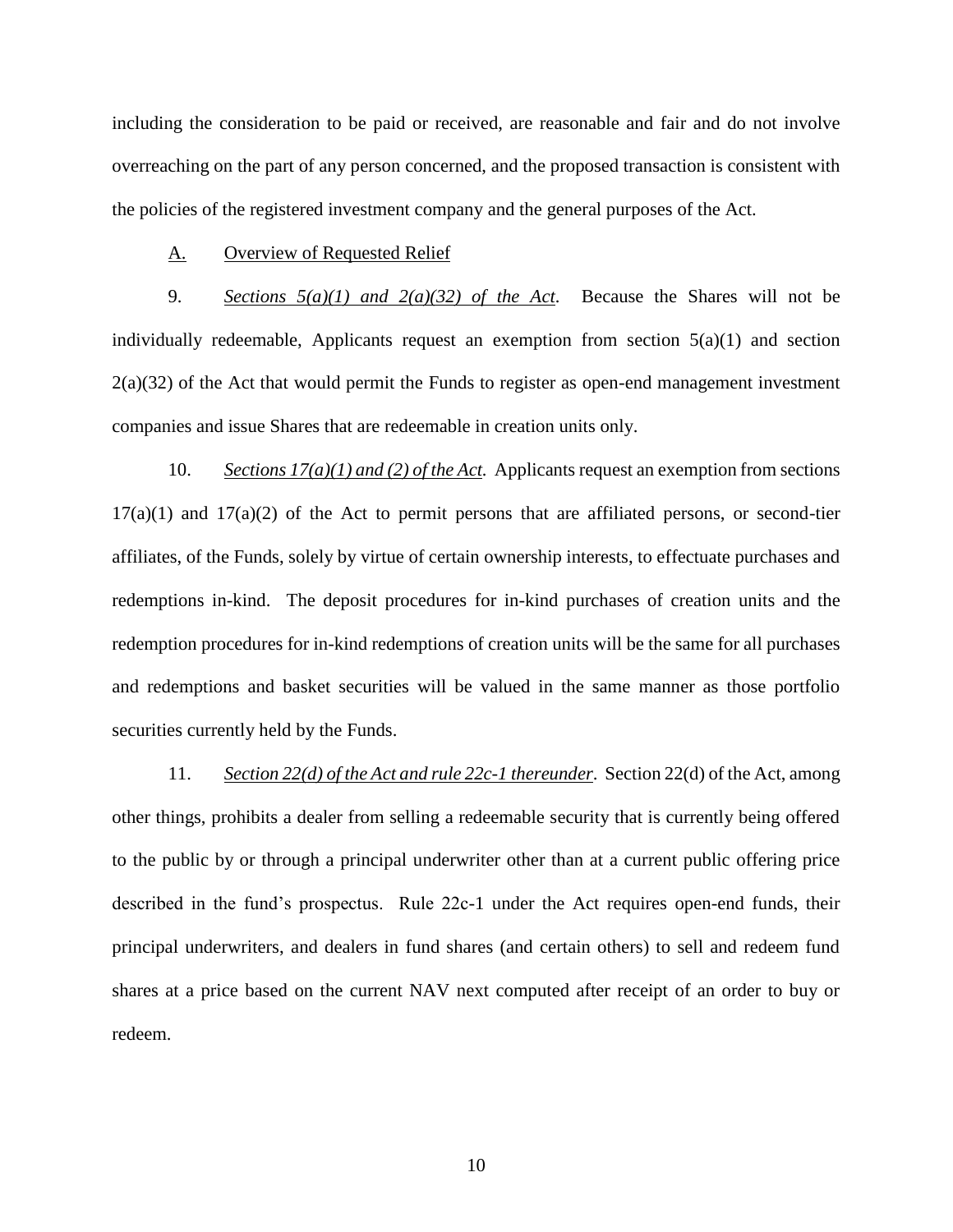12. Together, section 22(d) and rule 22c-1 are designed to: (i) prevent dilution caused by certain riskless trading practices of principal underwriters and dealers; (ii) prevent unjust discrimination or preferential treatment among investors purchasing and redeeming fund shares; and (iii) preserve an orderly distribution of investment company shares.<sup>18</sup>

13. Applicants believe that none of these concerns will be raised by permitting Shares to trade in the secondary market at negotiated prices. Applicants state that secondary market trading in Shares does not involve the Funds as parties and cannot result in dilution of an investment in Shares, and to the extent different prices for Shares exist during a given trading day, or from day to day, such variances occur as a result of third-party market forces, such as supply and demand. Therefore, Applicants assert that secondary market transactions in Shares will not lead to discrimination or preferential treatment among purchasers. Finally, Applicants state that the proposed distribution system will be orderly because anyone will be able to sell or acquire Shares on an exchange and arbitrage activity should ensure that secondary market transactions occur at prices at or close to the Fund's NAV.

14. *Section 22(e) of the Act*. Applicants seek relief from section 22(e) to permit Funds to satisfy redemption requests more than seven days from the tender of Shares for redemption with respect to foreign securities where the settlement cycle, coupled with local holiday schedules, would not permit a Fund to satisfy redemption requests within the seven days required under section 22(e) of the Act. A Fund would deliver the foreign securities as soon as practicable, but in no event later than 15 days after the tender of Shares.

## B. Considerations relating to the Requested Relief

<sup>18</sup> *See* ETF Rule Adopting Release, *supra* note [1,](#page-1-0) at text accompanying note 116.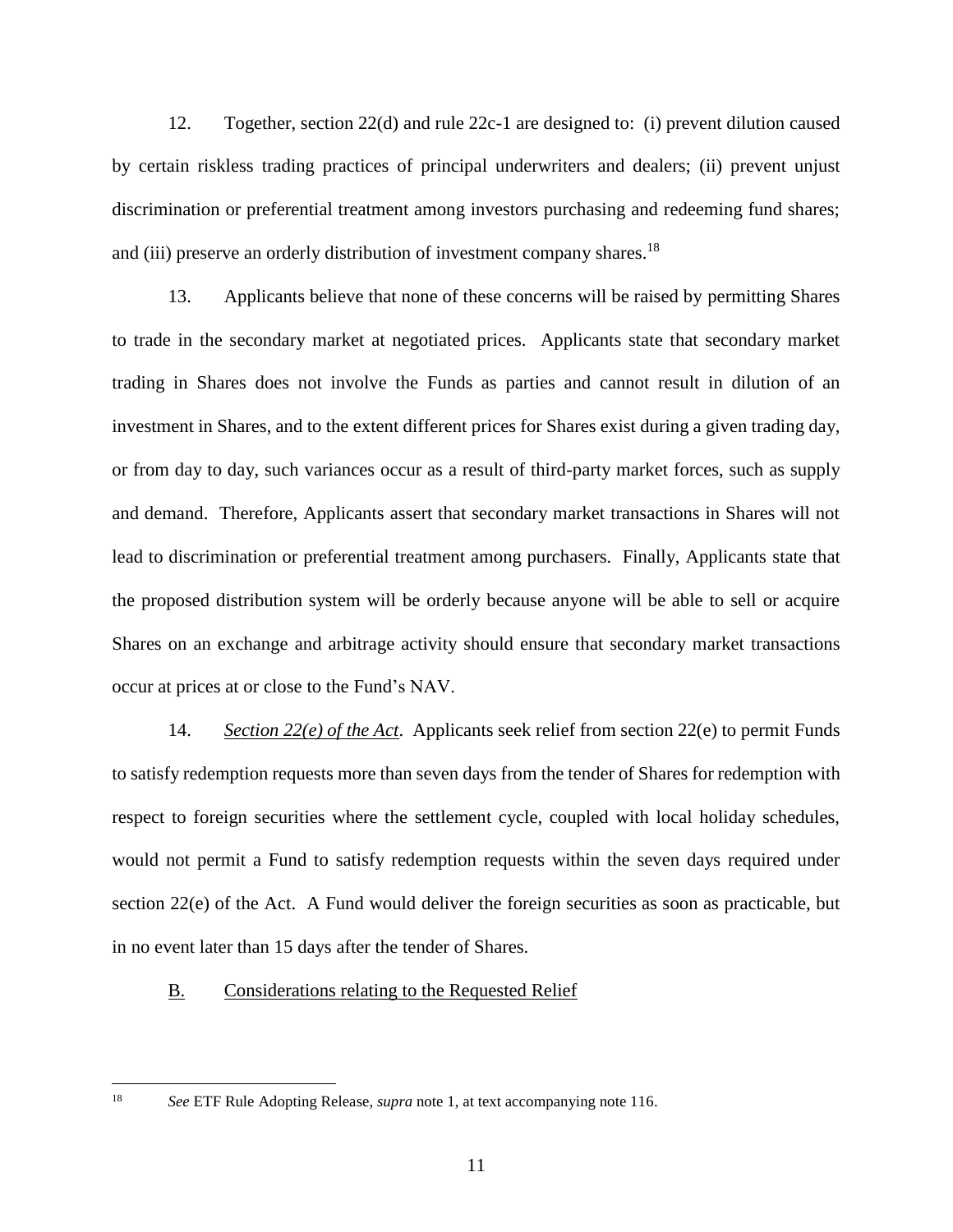15. In support of the requested exemptive relief, the Applicants also believe the proposed terms and conditions sufficiently address possible concerns regarding the relief, as discussed below.

16. *Proposed Arbitrage Mechanism*. Applicants believe that the proposed arbitrage mechanism can work in an efficient manner to maintain secondary market prices of Shares close to their NAV while providing investors with the opportunity to invest in active strategies through a vehicle that offers the traditional benefits of ETFs. In addition, to the extent that the Funds do not function as anticipated, Applicants have undertaken to take remedial actions as appropriate.

17. *Use of Substitute Baskets*. Applicants believe they have addressed possible concerns of using a Substitute Basket as an arbitrage mechanism. First, Applicants note that a Fund's Substitute Basket would not misrepresent the Fund's holdings and that they will take steps to avoid investor confusion. To that effect, the Funds would provide disclosures in their prospectus, marketing materials and website clearly indicating the Substitute Basket's purpose and that it is not the Fund's portfolio holdings.<sup>19</sup> Second, Applicants state that they have structured their arbitrage mechanism so that arbitrageurs' trading will not have a significant market impact on the securities in the Substitute Basket and other Creation Baskets, in particular those that a Fund does not hold for investment purposes.<sup>20</sup>

18. *Reverse Engineering*. Applicants indicate they have addressed possible concerns that other market participants may be able to reverse engineer current activity in a Fund's holdings

 $\overline{a}$ 

<sup>&</sup>lt;sup>19</sup> In addition, every day the Funds would disseminate the Basket Overlap, which would inform market participants as to the degree to which the Substitute Basket and the Fund's portfolio actually differ.

<sup>&</sup>lt;sup>20</sup> Specifically, the Funds expect to include in the Substitute Basket only assets that are liquid and have a high trading volume. Further, Applicants note that their proposed arbitrage mechanism is not novel in this respect. Currently, arbitrageurs for fully-transparent ETFs may use securities that are not in the ETFs' portfolio to hedge their positions in the ETFs' shares.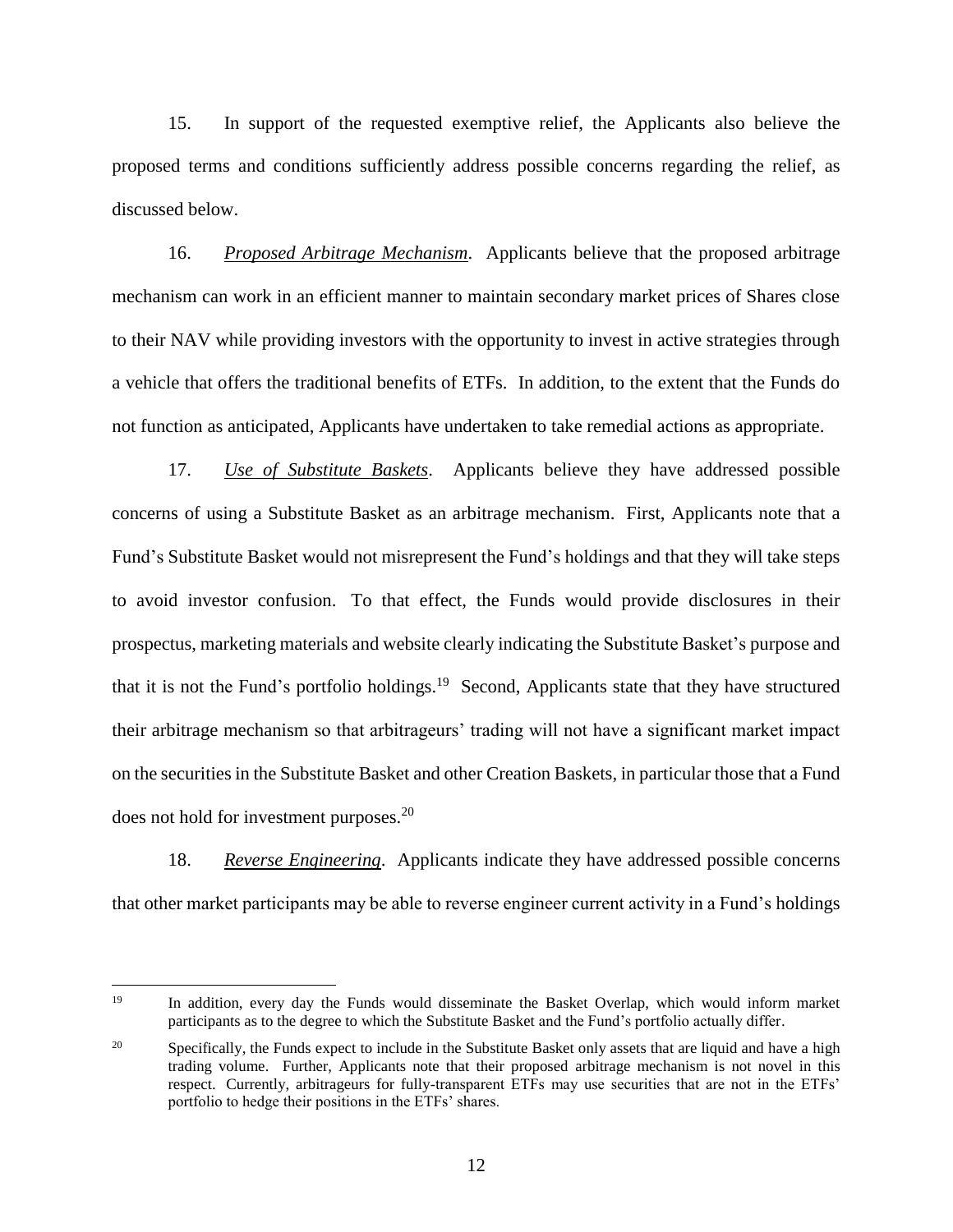and use such information to the disadvantage of the Fund and its shareholders. Applicants have represented that they will operate the Funds in a manner designed to minimize the risk of reverse engineering and, for the reasons set forth in the Application, believe successful front-running or free-riding is highly unlikely.

## **IV. Applicants' Conditions:**

Applicants agree that any order of the Commission granting the requested relief will be subject to the following conditions:

1. As long as a Fund operates in reliance on the requested order, the Shares of the Fund will be listed on an Exchange.

2. The website for the Funds, which will be publicly accessible at no charge, will contain, on a per Share basis for each Fund, the prior Business Day's Intra-Day NAV and End of Day NAV and Closing Price or Bid/Ask Price of the Shares, a calculation of the premium or discount of the Closing Price or Bid/Ask Price against such End of Day NAV, and any other information regarding premiums and discounts as may be required for other ETFs under rule 6c-11 under the Act, as amended. The website will also disclose any information regarding the bidask spread for each Fund as may be required for other ETFs under rule 6c-11 under the Act, as amended.

3. Each Fund will include the Legend in a prominent location on the outside cover page of its prospectus, as well as on its website and any marketing materials.

4. On each Business Day, before the commencement of trading of Shares, each Fund will publish on its website the Substitute Basket and the Basket Overlap for that day.

5. No Adviser or Subadviser, directly or indirectly, will cause any Authorized Participant (or any investor on whose behalf an Authorized Participant may transact with the Fund)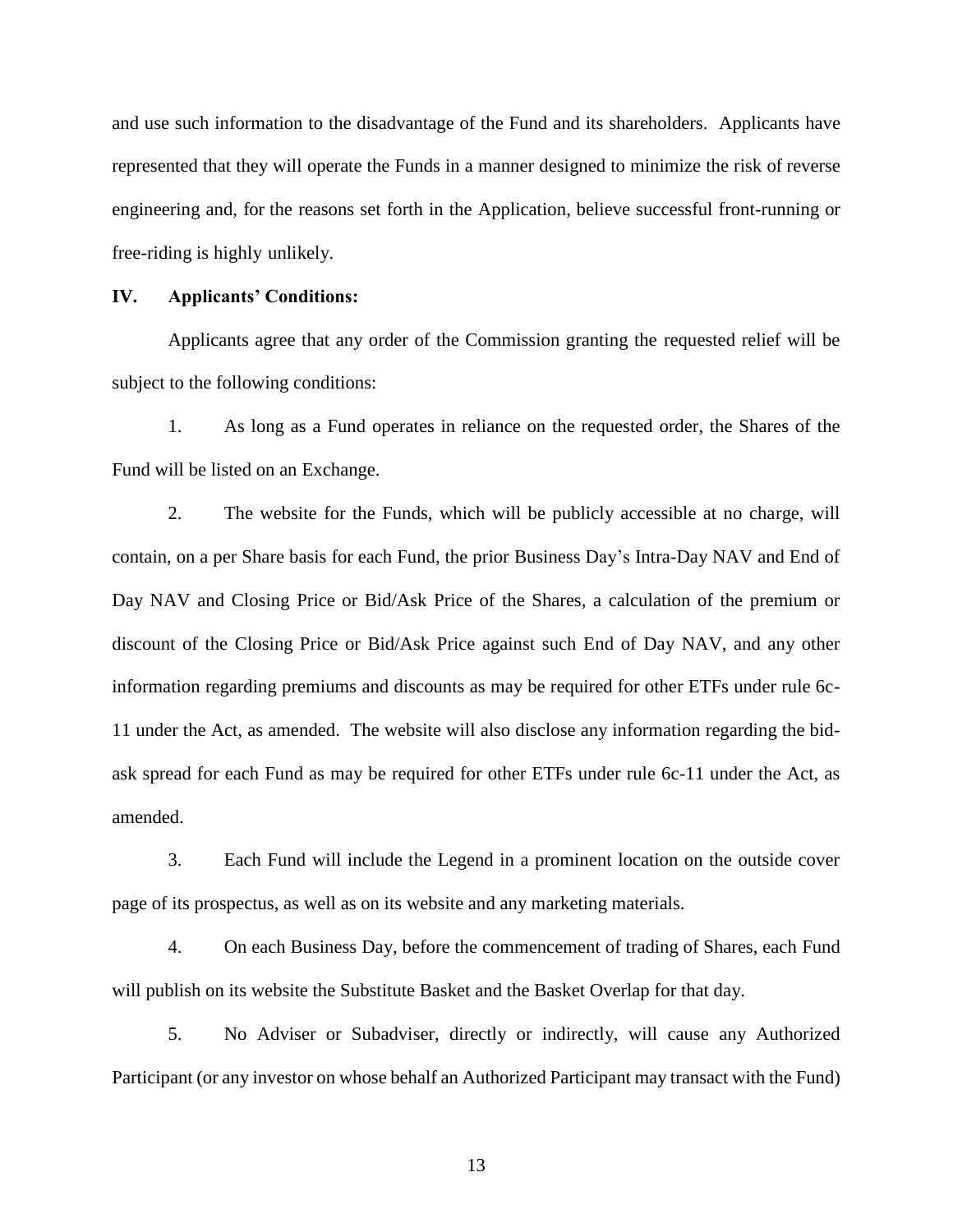to acquire any Deposit Instrument for a Fund through a transaction in which the Fund could not engage directly.

6. The requested relief to permit ETF operations will expire on the effective date of any Commission rule under the Act that provides relief permitting the operation of actively managed ETFs that disclose a proxy portfolio on each Business Day, without fully disclosing the ETF's entire portfolio at the same time.

7. Each Fund will provide the Commission staff with periodic reports (for which confidential treatment may be requested) containing such information as the Commission staff may request.

8. Each Fund and each person acting on behalf of a Fund<sup>21</sup> will comply with and agree to be subject to the requirements of Regulation Fair Disclosure as if it applied to them (except that the exemptions provided in Rule  $100(b)(2)(iii)$  therein shall not apply).

9. Each Fund will maintain and preserve, for a period of not less than five years, in an easily accessible place, (i) all written agreements (or copies thereof) between an Authorized Participant and the Fund or one of its service providers that allows the Authorized Participant to place orders for the purchase or redemption of Creation Units; (ii) a copy of the Substitute Basket published on the Fund's website for each Business Day; and (iii) a list of all creation or redemption baskets exchanged with an Authorized Participant where cash was included in the basket *in lieu* of some or all of the Substitute Basket securities (except for cash included because the securities are not eligible for trading by the Authorized Participant or the investor on whose behalf the Authorized Participant is acting), the amount of any such cash *in lieu* and the identity of the

<sup>21</sup> For purposes of this condition, "person acting on behalf of a Fund" shall have the same meaning as "person acting on behalf of an issuer" for a closed-end investment company under 17 CFR 243.101(c).